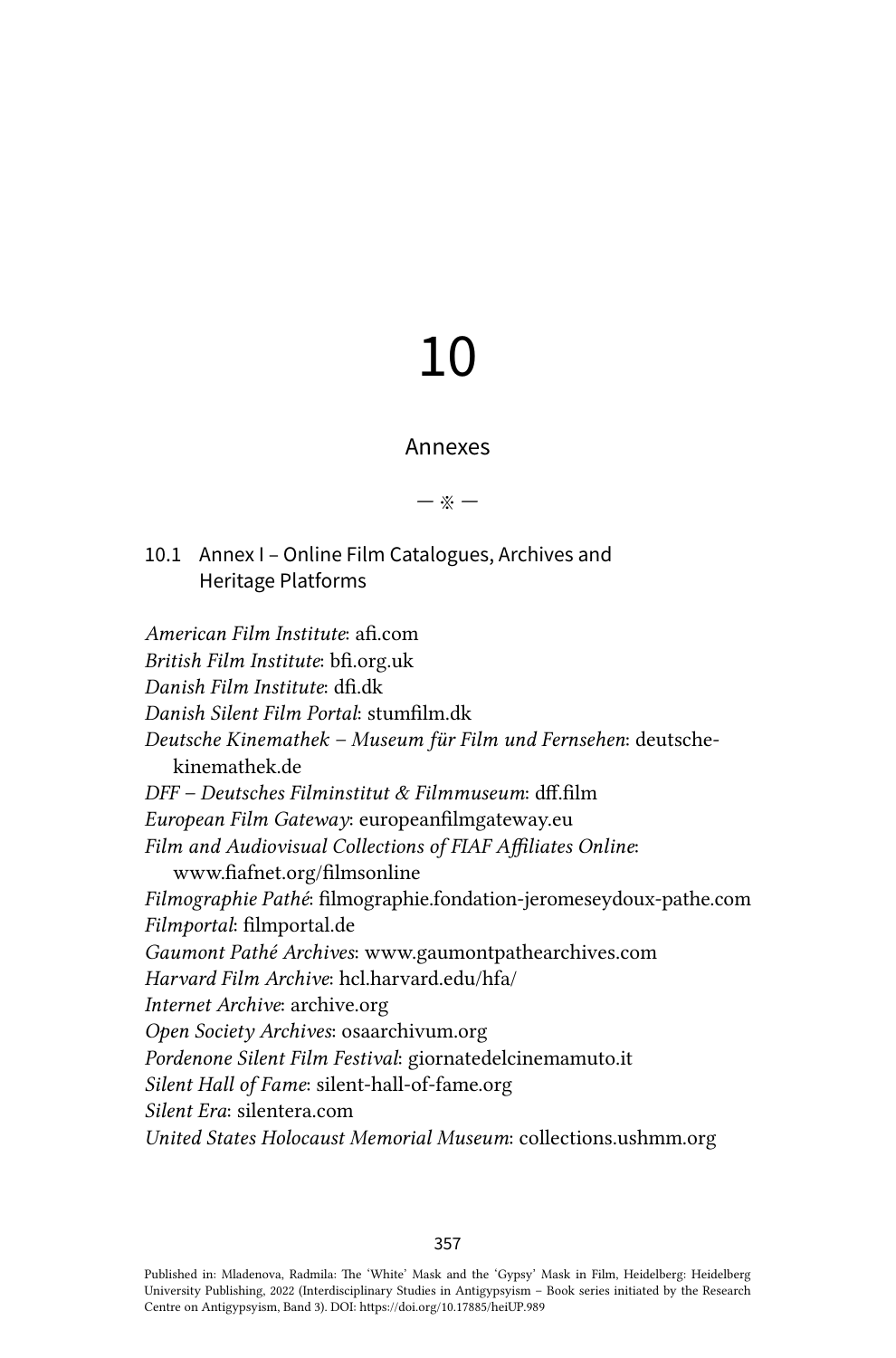#### 10.2 Annex II – Silent Films with the Motif of 'Gypsy' Child-theft

The information about the silent films presented here comes from various film archives and/or online databases. When the films are accompanied by a short synopsis or by keywords of content in the respective source databases, these are given here as direct quotations. Six of the synopses are provided by the author (R.M.). The specific emphasis in the study is on the black-and-white aesthetics that accompanies the 'gypsy' theme, hence the detailed summaries.

*Stolen by Gypsies* (1905): US, Dir. Edwin S. Porter and Wallace McCutcheon, 845 ft.

Keywords: "Babies – Birthmarks – Crime – Kidnapping – Gypsies" (The Silent Era).

Synopsis: In a spacious room, a maid dresses up a small fair-haired girl on her lap. While the child is still naked, we can see a huge dark mark on her back. The maid continues putting on the girl's white clothes, adding finally a voluminous white dress. The parents come to kiss the child and then leave the room. The mother wears a billowing white dress; the father sports an elegant dark suit. In the next shot, the maid takes the child outside the house and both sit on the sunny lawn. She is then summoned by the mother and leaves the baby alone. A man runs across the lawn and gathers up the girl, taking her through a patch of dark bushes to a horse-drawn carriage. Another man helps him and both drive off. Upon her return, the maid sees the empty lawn, calls the mother – still wearing her voluminous white dress – and both start searching for the child. The women come across two thieves carrying a bulging sack and chase after them. More household members join the chase. During the pursuit, the chasing party comes across various obstacles: a man with a basket, another man with a string of balloons, a thicket and finally a sandy slope. At the bottom of the slope, the thieves are caught but it turns out that their sack contains stolen geese and hens. One year later, two ladies visit a 'gypsy' camp to get their fortunes told. A small girl with a scarf and a handful of sticks comes up to one of the ladies. The lady checks the child's back for the mark and finds it. In the meantime, the parents sit at home and mourn in front of a portrait that shows their stolen girl in a white dress. The mother takes out a box and starts unfolding the child's white clothes. One of the ladies visits the parents and informs them about the small girl in the 'gypsy' camp. The parents rush to the camp and while the mother acts like a client who wants her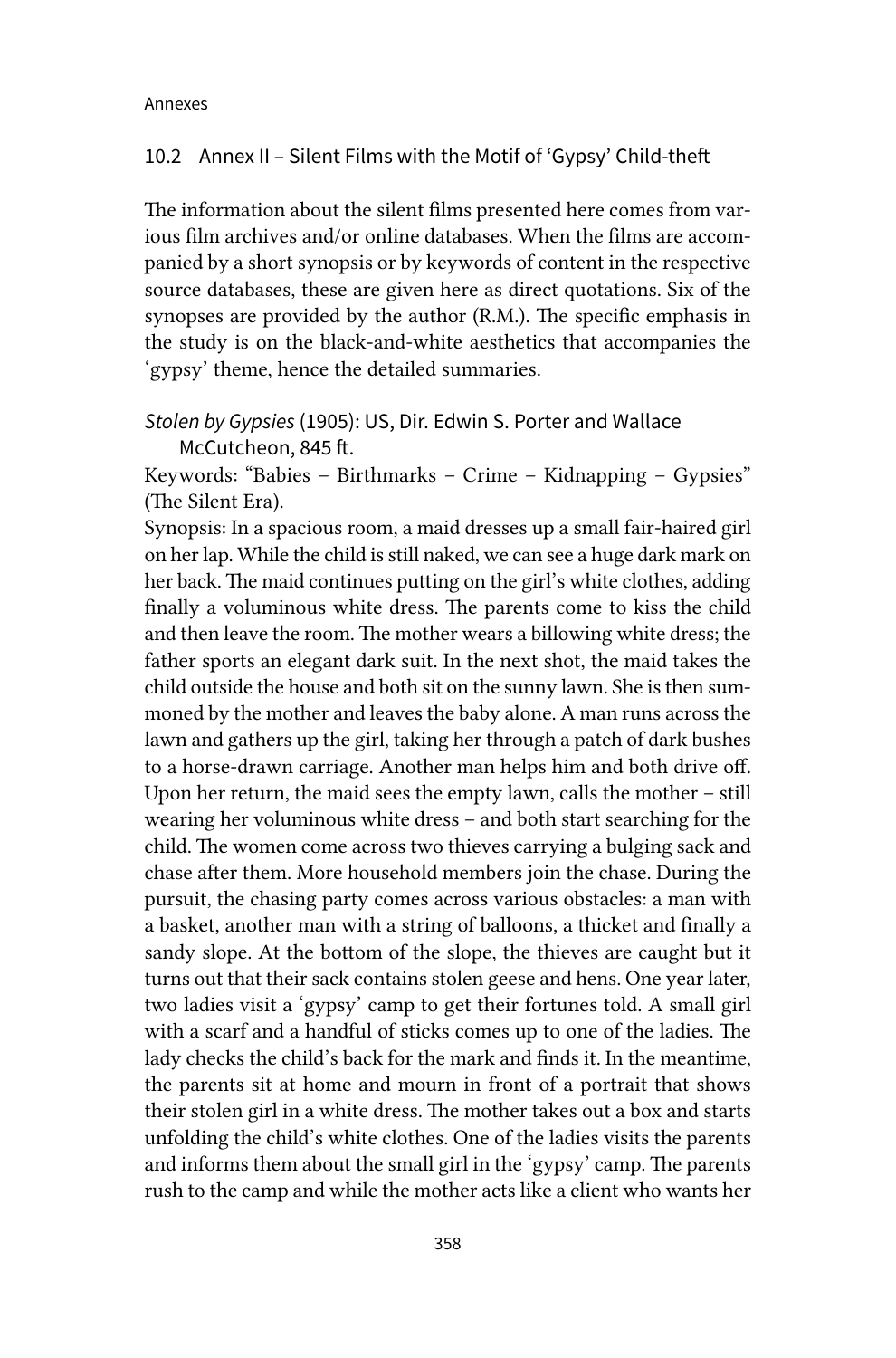fortune told, the father goes inside one of the tents, finds his daughter and comes out pointing his gun at the 'gypsies' (R.M.).

## *Rescued by Rover* (1905): UK, Dir. Lewin Fitzhamon.

Synopsis: The film begins with an emblematic shot of a child, dressed in frilly white clothes, while it is watched over by the family's collie that goes by the name of Rover. The nursemaid, in an elegant white outfit, takes the child for a walk in the park where she is accosted by a 'gypsy' woman in a tattered stripy shawl that covers her entire body. The 'gypsy' wraps her head with one end of the shawl and begs for alms, but the nursemaid walks past and the 'gypsy' raises an angry fist behind her back. The nursemaid meets a uniformed soldier and while the two are talking, the beggar woman sneaks out of the bushes, grabs the child from its pram and disappears in the wild vegetation. Almost swooning, the nursemaid reports the incident to the mother, the latter, too, in an elegant white outfit. Rover witnesses the scene and embarks on a rescue mission. The dog jumps through the window, races down a street and swims across a river to reach a terrace of simple houses; it goes from door to door in search of the child. In a shabby garret with exposed roof timbers and bare bricks, the 'gypsy' undresses the child, placing it on a jumble of rags directly on the floor. She takes several swigs from a bottle of liquor and then lies down next to the child. The dog discovers them and races back to fetch the father. He rushes in and saves the child, pushing the 'gypsy' away; left alone, she surveys the child's clothes, takes another swig at the bottle and lays herself down again. The grieving mother is soon joined by the dog, the father and the child, the four happily reunited (R.M.).

#### *Two Little Waifs* (1905): UK, Dir. James Williamson, 505 ft.

Synopsis: Two children, a boy and a girl of five or six, in smart clothes, escape from their abusive 'gypsy' kidnappers. The children reach the boy's parental mansion where – through a cut in the sequence – we are made to understand that boy is welcomed by his family, while the girl is left alone on the street. This act of unexplained insensitivity, conveniently omitted by the editing, allows the film to continue as a rescue story in which father and son – in an expensive horse-drawn carriage upholstered with leather and steered by a coachman in livery and a top hat – search for the girl among the 'gypsies' and save her from a house fire, all the while allowing the viewers to evaluate the difference in quality of attire and mode of transportation. The father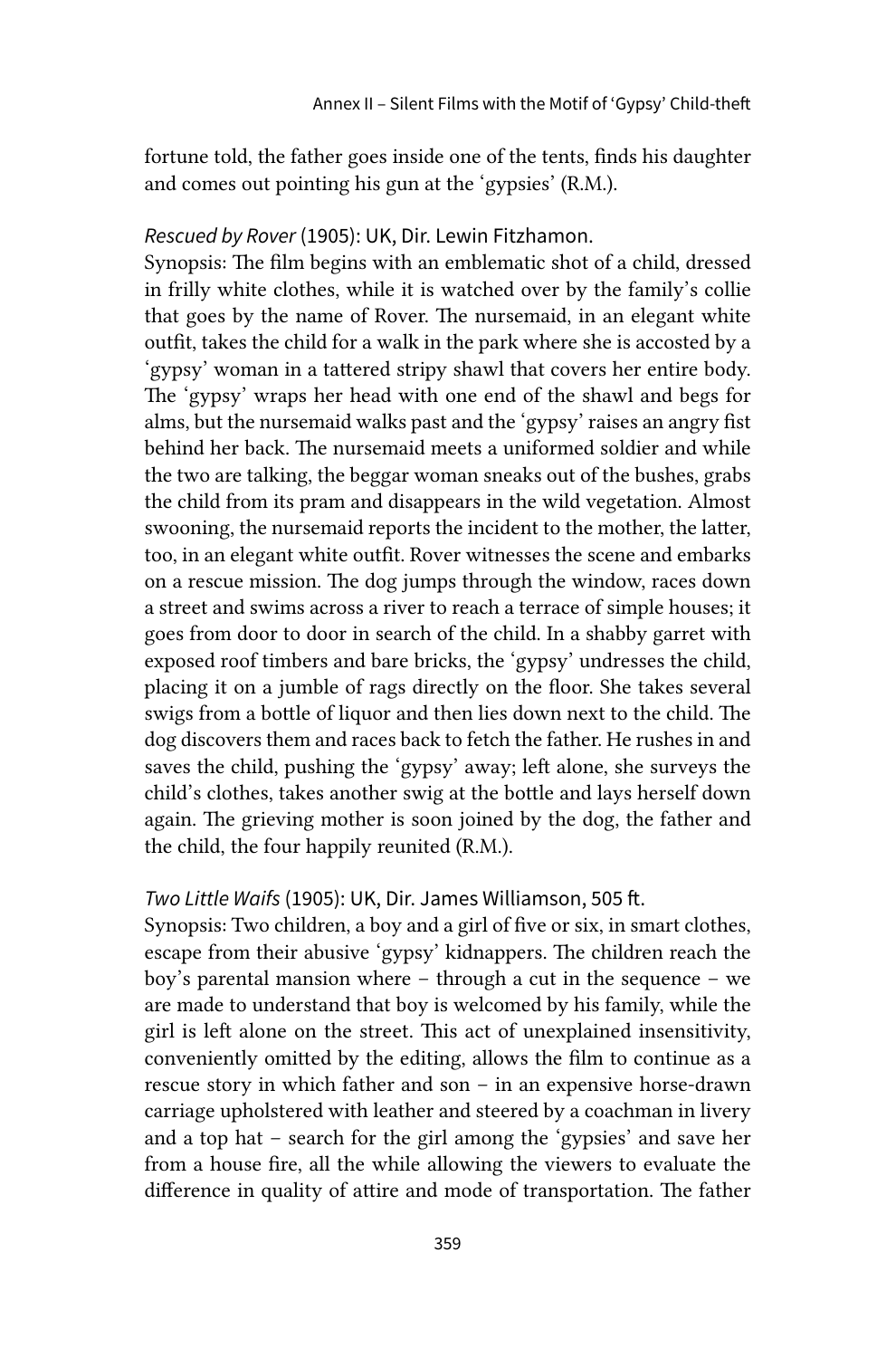wears an expensive tailor-made suit, his son, a sailor suit and a straw hat, while the 'gypsies' they meet have shapeless, shabby clothes on and use wagons. The 'gypsy' woman, who hides the girl and who tries to obstruct her rescuers by setting the house on fire, has an old blanket over her head, so instead of her face, we can only see a black hollow. The film ends with an idyllic picture of the girl and the boy reading a huge children's book, both being taken care of by the elegant mother and father (R.M.).

*The Gypsies*; or *The Abduction* (1907): FR or UK, 447 ft.

*Kidnapped by Gypsies* (1908): FR or UK, 574 ft.

## *The Peachbasket Hat* (1909): US, Dir. D.W. Griffith, 609 ft.

Synopsis: "Mr. Jones reads an item in the morning paper about a kidnapping by gypsies but Mrs. Jones is interested only in the advertisement for hats. On leaving home, he spots gypsies on the street and returns to warn their maid. Mrs. Jones goes hat shopping and leaves her infant with the maid, who invites the gypsies in to read her palm. When Mrs. Jones returns triumphant with her purchase, the maid hustles the gypsies out, and in the excitement the large hatbox falls over the Jones' child. Everyone assumes that the child has been stolen by the gypsies but, after a chase, they are found innocent. Back home, the missing child is located under the hatbox and all is again well at the Joneses. -SS [DWG Project # 146]" (Pordenone).

*Jessie, the Stolen Child* (1909): US, Dir. Van Dyke Brooke. Synopsis: "Gypsies steal a child. She grows up with them and causes jealousy among them, and a gypsy woman restores her to her home" (BFI).

*Billy's Bulldog* (1910): UK, Dir. A.E. Coleby. Synopsis: "A bulldog leads police to the gypsies who have kidnapped its owner" (BFI).

*The Little Blue Cap* (1910): UK, Dir. Lewin Fitzhamon. Synopsis: "A boy saves a young girl from gypsy kidnappers" (BFI).

*Her Mother's Image* (1911): UK, Dir. George Bellamy. Synopsis: "An artist who has been adopted by a lord discovers that a gypsy is the lord's kidnapped daughter" (BFI).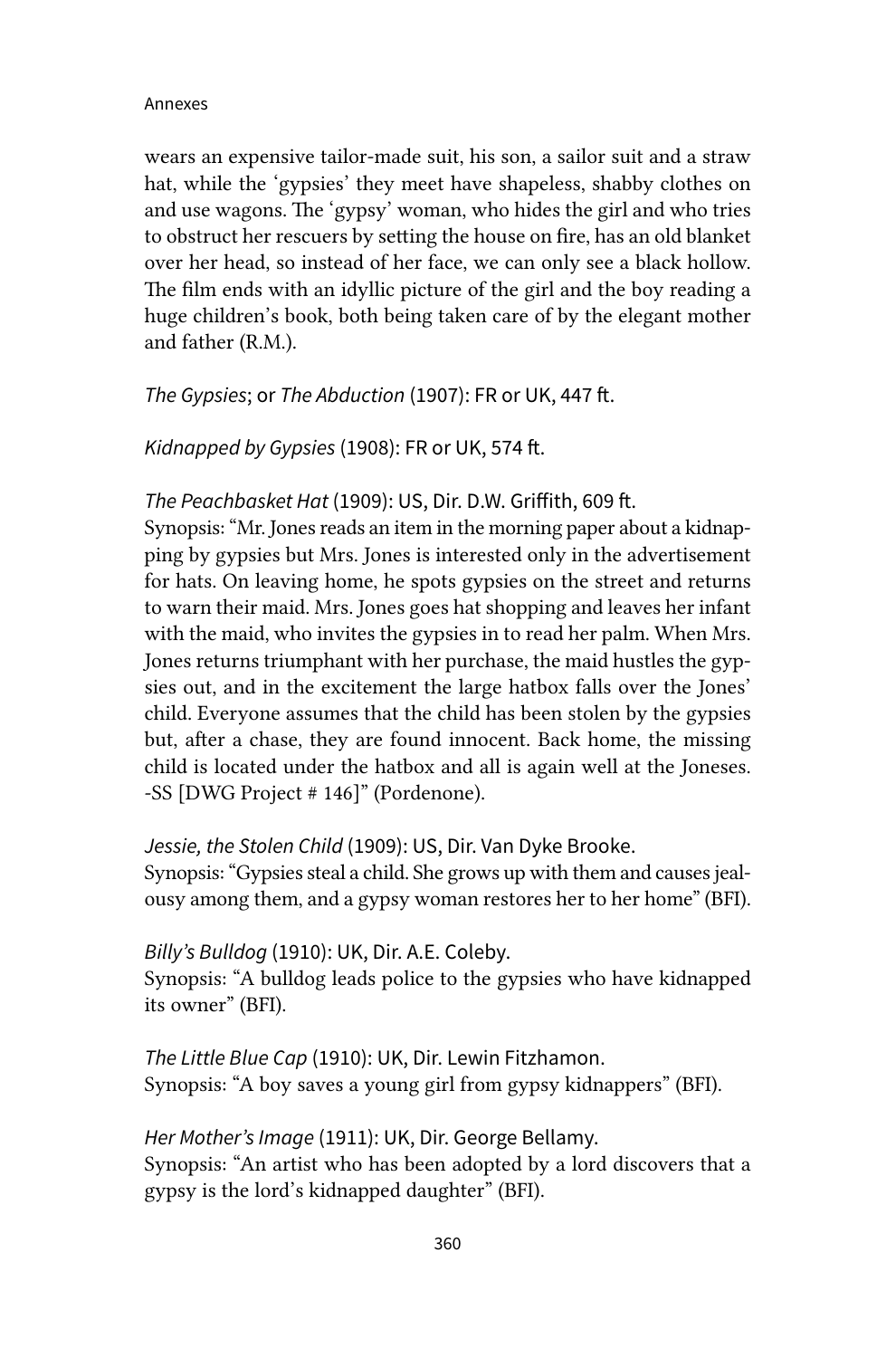*The Portrait* [*Zillah, a Gypsy Romance*] (1911): UK, Dir. A.E. Coleby. Synopsis: "Gypsies adopt a lost child who is later recognised by her real parents when they see her portrait" (BFI).

## *Notre-Dame de Paris* (1911): FR, Dir. Albert Capellani.

Synopsis: "Esmeralda, a beautiful gypsy street dancer, arouses the desire of men, especially of Claude Frollo, the archdeacon of Notre-Dame. The latter asks Quasimodo, the deaf and deformed bell-ringer of the cathedral, to kidnap the girl. Quasimodo, who has been adopted by Frollo and obeys his every word, captures the gypsy but she is saved thanks to Phoebus, a handsome captain, and his archers. Arrested by Phoebus, the hunchback is condemned to be flogged at the pillory. When Esmeralda, moved to pity by his lot, gives him water to drink, Quasimodo falls in love with her. Later, Phoebus is stabbed to death and Esmeralda is wrongly accused of the murder. Sentenced to hang she is saved by Quasimodo who offers her asylum and... the love of his heart..." (Gaumont Pathé Archives).

*Children of the Forest* (1912): UK, Dir. Lewin Fitzhamon. Synopsis: "A boy and his dog trail a gypsy who has kidnapped his sister" (BFI).

*Kidnapped for Revenge* (1913): UK, Dir. Ernest G. Batley. Synopsis: "A dog saves a farmer's baby from being kidnapped by a gypsy" (BFI).

## *The Firefly* [*Ildfluen*] (1913): Denmark, Dir. Einar Zangenberg, 47 mins.

Synopsis: A 'gypsy' couple has encamped on the estate of Countess Barri. The 'gypsy' husband, Michael, wears a broad brimmed hat, a golden earring, a striped vest, a striped pair of trousers and a black cloak. His wife has a black scarf over her head and is wrapped in a striped piece of cloth, her chest decorated with masses of jewellery. Countess Barri – in an immaculate and highly elegant white dress – plays with her daughter Lilian and the son of her estate's manager, Ralph, in front of her white mansion. The two children go to a nearby tower and on their way back, they bump into Michael who has a performing monkey on a leash. The children start playing with the animal; they themselves have a toy monkey. The worried countess finds them in the fields and is persuaded by Michael to come and visit his sick child. The camera cuts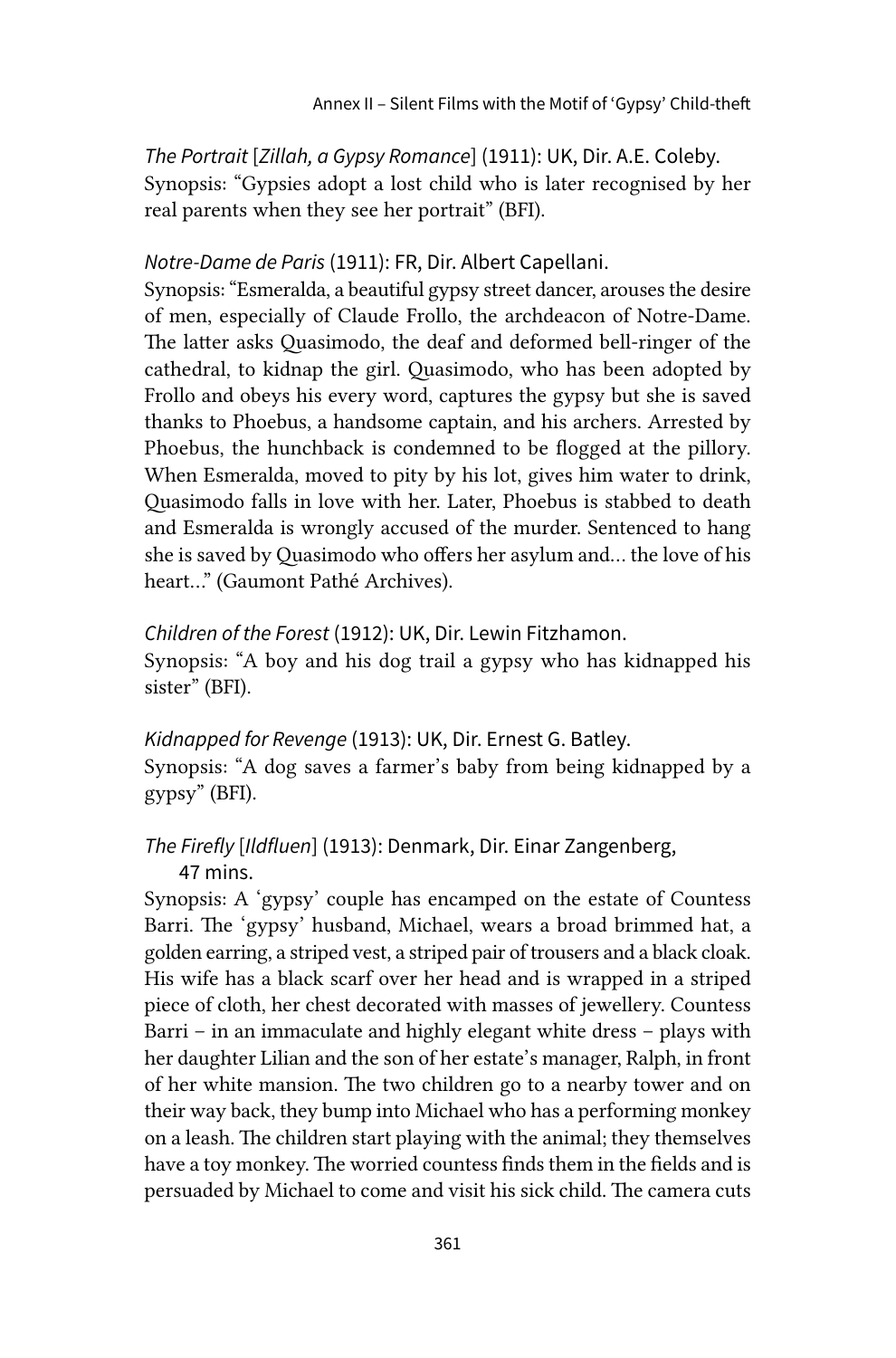to the 'gypsy' wife, who treats a baby bear with visible cruelty as well as her sick daughter; she starts lashing the child, until the countess arrives to stop her. The sick girl is put to bed. Countess Barri gives Michael some money and orders the 'gypsies' to leave her estate immediately; she is enraged by their cruel treatment of the sick child. At home, fair-haired Lilian dreams of monkeys and when she wakes up, she crawls out of her room's window and goes in her white nightgown to the 'gypsies', asking to play with the animal. While she is inside the wagon, the sick 'gypsy' child – with a head full of unruly pitch-black hair – dies. The 'gypsies' decide to drive off with Lilian. Ralph starts searching for his friend, catches up with the 'gypsy' wagon and for lack of other options asks if he can join them, demonstrating he can do a cartwheel. Lilian is to take the place of the dead 'gypsy' child and is trained as a performer. Twelve years later, the 'gypsies' are back on Countess Barri's estate. An agent offers to take Lilian to the town circus. As a 'gypsy', Lilian wears a striped head scarf and a garish dark dress. Ralph has a tartan-patterned cap and a striped shirt. While Lilian is in town, Ralph helps Count Silver to repair his car and gets a job as his chauffeur. During the performance, Lilian is suspended from the circus dome as a firefly in a spectacular white costume. Due to her success, Michael can obtain an advance from the circus manager and immediately loses all the money to alcohol and cards. While watching Lilian's performance, Count Silver falls in love with her. He sends Lilian a bouquet with flowers and a note, in which he confesses his love. Michael uses the man's feelings to get more money. Count Silver takes Lilian out for a ride in his car, driven by Ralph, and when he tries to force himself on the girl, Ralph stops the car, acting as if there is a technical problem and then suddenly drives off, leaving the count on the dusty road. Lilian and Ralph go back to the mansion of their childhood and reunite with Countess Barri, who is still mourning in a black dress. The three climb up the old ruined tower, where vengeful 'gypsy' Michael locks them up and lights a bomb fuse at the foot of the building. However, Ralph shows up again as the brave hero and saves them all (R.M.).

*The Exploits of Elaine*, Ep. 8. "The Reptile Under the Flowers" (1914):

US, Dir. Louis J. Gasnier/George B. Seitz. Synopsis: Elaine is kidnapped just as a gypsy tells her fortune. She is discovered by Singoalla, the gypsy's wife. The husband shoots at his wife. Singoalla meets Harry and helps him escape from captivity. But the gypsy is wounded in the fight, so Singoalla tries to avenge him. She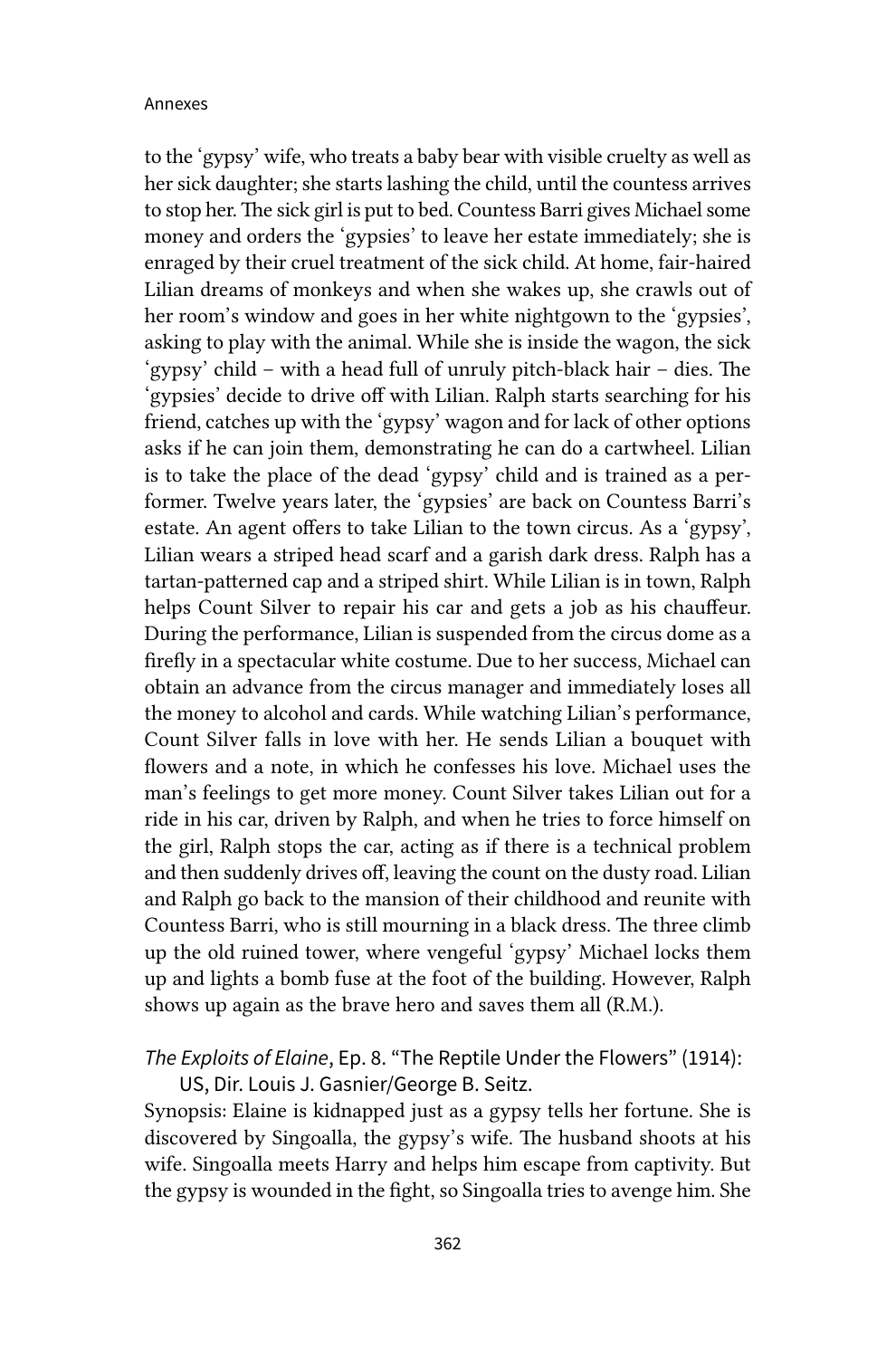brings a bouquet of flowers to Elaine, yet Harry, suspicious, discovers a snake in the middle of the bouquet and kills it. A few weeks later, Elaine wants to participate in a steeplechase. She climbs onto Firefly, but the horse rolls on the ground. Fortunately, Elaine has only minor bruises. (Gaumont Pathé Archives) [my translation, R.M.].

## *The Adventures of a Madcap* (1915): US, Prod. Balboa Films,

## 1135 m/1014 in colour.

Synopsis: "Jean, a waif, is adopted by old Jason, and acts as an assistant to him in the culture and sale of his flowers. She is loved by Owen, a country swain, who hesitates asking her to be his wife because of her erratic, irresponsible gaiety. One day she returns home to find old Jason dead in the garden. Her grief knows no bounds, and she knows not what to do. However, the Gordons, a childless couple, take a fancy to the child and bring her to live with them. But her wild life is poor preparation for the conventional drawing rooms of the rich, and tired of the life, she runs away. Attired in the garb of a boy, she joins a gypsy camp. Carlos, one of the men, engaged to Carmio, falls in love with her, and one night, to escape his attentions, she hides in a deserted shack. He follows her, and Carmio, seeing him, runs back to the camp for help. She comes across the Gordons and Owen, and with them arrives back at the shack in time to save Jean from an awful fate. The picture ends charmingly with Jean and Owen in the roles that 'all the world loves'" (Moving Picture World, IMDb), see also the synopsis in Filmographie Pathé.

## *The Twin Triangle* (1916): US, Dir. Harry Harvey, 5 reels.

Keywords: "Artists – Children: Waifs – Crime: Kidnapping, Rape (Attempted) – Gypsies – Revenge – Self-defense – USA: New York" (AFI).

## *The Vagabond* (1916): US, Dir. Charlie Chaplin, 24 mins.

Synopsis: A Victorian tale of the Tramp (Charlie Chaplin) rescuing a drudge (Edna Purviance) from a cruel 'gypsy' gang. The gang consists of a corpulent leader (Eric Campbell) who whips the girl mercilessly, some men without any distinguishing marks, and an ugly old hag (Leo White in drag). After riding off with the girl in a commandeered wagon, the Tramp hands her a rake to use on her flea-infested hair and diligently washes her face in water and suds. A passing artist (Lloyd Bacon), inspired by the freshened-up girl, paints a portrait of her and displays his work in a gallery. The girl's patrician mother recognises her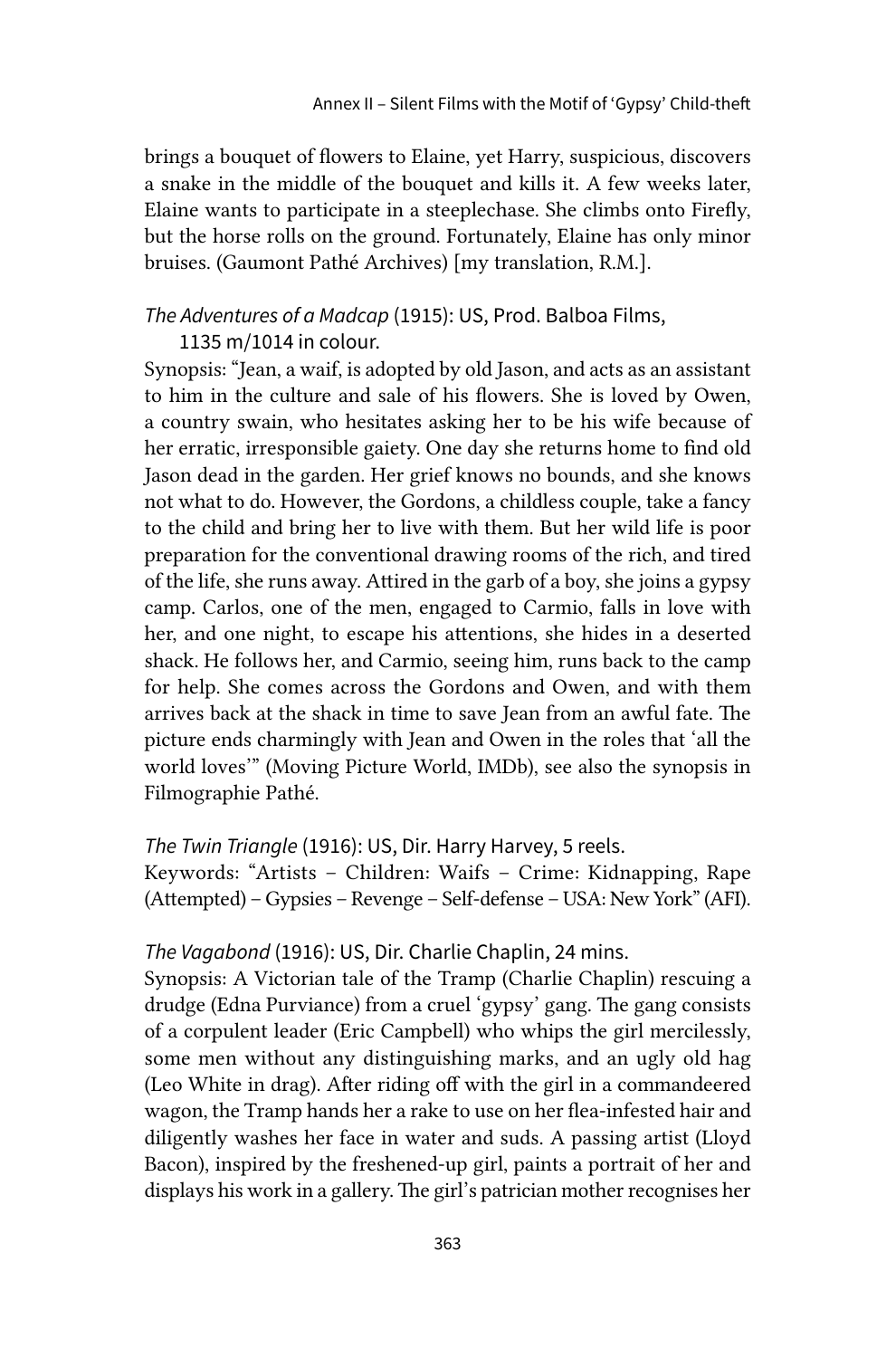daughter's birthmark on the painting and with the artist's assistance finds her whereabouts. Mother and daughter reunite and drive off in the family's automobile, leaving the Tramp behind. Later, the family chauffeur returns and collects the Tramp as well (R.M.).

#### *Runaway Romany* (1917): US. Dir. George W. Lederer, 1340 m.

Synopsis: To promote Anitra, a rising star, the theatrical agent Ink Ames comes up with the idea to make people believe that Anitra is the long-lost daughter of Théodore Harrisson, the copper king, who disappeared fifteen years ago. Mr. Harrisson really believes that he has found his missing daughter and takes Anitra to him. But in the West, Harrisson's mine supervisor, Bud Haskel, falls in love with a young 'gypsy', Romany, who is destined for the son of the 'gypsy' chief. She runs away and, thanks to Bud, manages to reach New York. Jealous Anitra wants to throw the suspicion of a robbery on Romany, but Ink reveals the truth. Shortly after, we realise that Romany is the daughter of the copper king, because she has a heart-shaped mark on her shoulder. And Mr. Harrisson wins a daughter and a son-in-law who, he hopes, will give him grandchildren (Filmographie Pathé) [my translation, R.M.].

# *Betta the Gypsy* [*Betta la Bohemienne*] (1918): UK, Dir. Charles Raymond, 48 mins.

Synopsis: The film is an adaptation of an operetta by Edward Waltyre. Betta (Marga Rubia Levy), the daughter of the queen of the 'gypsies' Aleska (Malvian Longfellow), is an object of rivalry between the king of the 'gypsies' Tempestro (George Foley), a brutal man wearing a pirate's hat trimmed with long feathers, and the young 'gypsy' Hubert (Edward Combermere). Betta and Hubert love each other; their bond is emphasised by the similarity of their black-and-white striped costumes. Blackmailing Aleska with a secret, Tempestro obtains her permission to marry Betta. Hubert is forced to leave the 'gypsy' camp, and he finds a job at the Merchant Marine, changing his 'gypsy' garb with a smart uniform. Betta runs away from the camp, too, to join Hubert, and the two start a family in a nice house. Six years later, Tempestro tracks them down and steals their blond-haired boy. Betta returns to the 'gypsy' camp, where she reunites with her son. Finding the house empty, Hubert also enters into a search for his family. On his way, he meets an old 'gypsy' (Barbara Gott) who reveals to him the secret of his noble origin. In a flashback, another story involving a child-theft committed by 'gypsies' is embedded. Queen Aleska's only sister Hazla,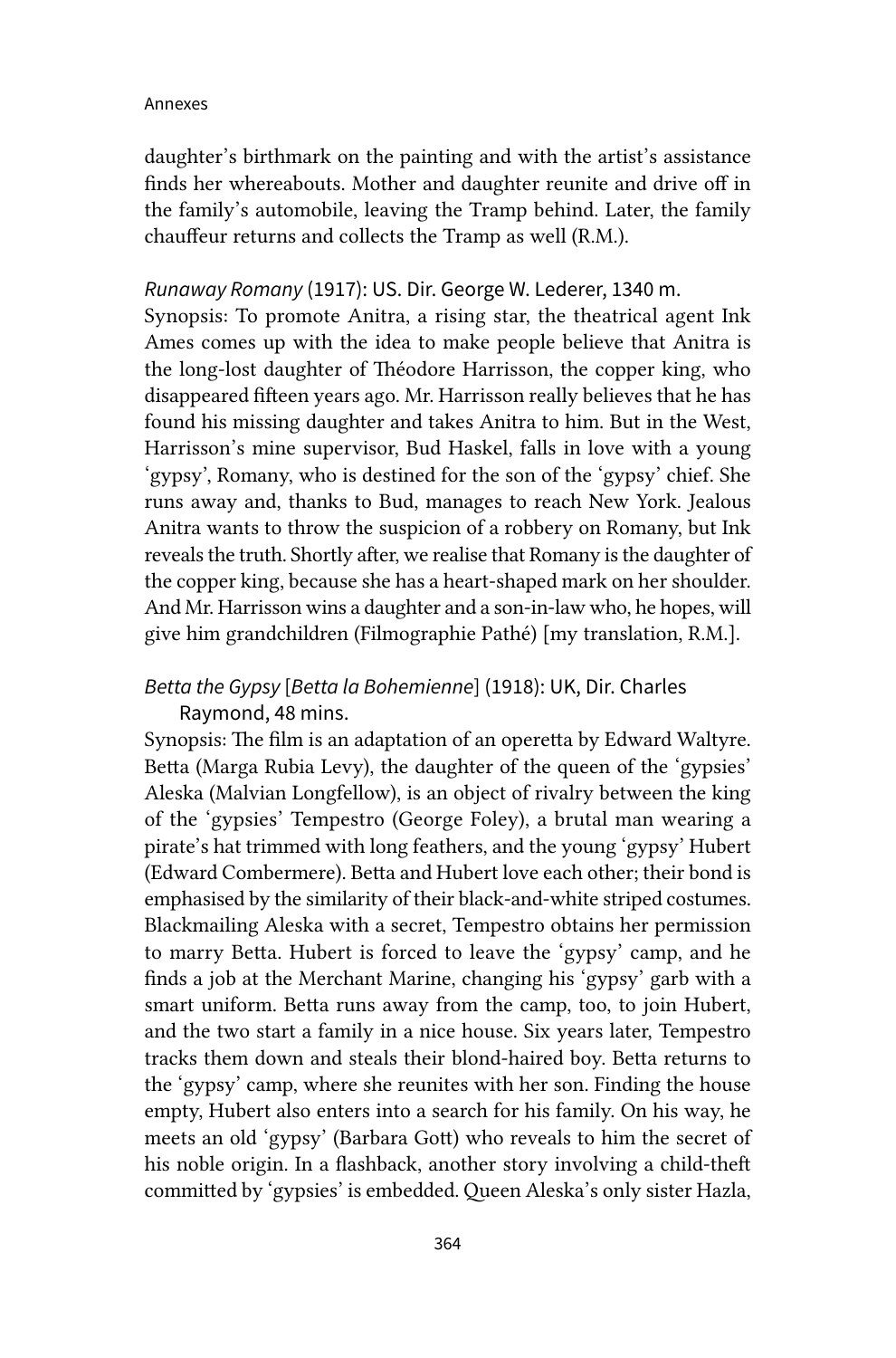costumed in a black-and-white striped dress, had a love affair with an English lord. To pay off his gambling debts, the lord abandoned Hazla and married a rich heiress, dressed in white, who gave him a son. Hazla also gave him a son, but she and the child died soon after. As revenge, Aleska replaced the lord's son with the corpse of her sister's baby. This is the story that Tempestro uses to put pressure on Queen Aleska. The old 'gypsy' reveals the secret not only to Hubert but also to the lord, his father. The old lord comes to the 'gypsy' camp to talk to Queen Aleska and there he meets his kidnapped son. The final scene shows the lord welcoming Hubert and Betta into his affluent dining room and entertaining his blond, curly-haired grandson on his lap (R.M.).

*Gypsies* [*Cikáni*] (1921): Czech Republic, Dir. Karel Anton, 118 mins. Synopsis: The film is based on Karel Hynek Mácha's novel of the same name. It tells the story of the Venetian gondolier Giacomo (Hugo Svoboda) and his beloved Angelina (Olga Augustová). Angelina and Giacomo live in a bubble of happiness until the clawed fingers of fate shatter it to pieces. Angelina betrays Giacomo's love and runs away with Count Lomecky (Theodor Pištěk). The count betrays Angelina in turn. He is married and suspects his pregnant wife of infidelity. The countess denies being unfaithful to him and pledges that her child will be born with a birthmark if this were to be true. Her son indeed comes into the world with a birthmark. She dies during childbirth and the count gives the baby to Angelina, who has just lost her own child at birth. Angelina abandons the boy in the forest, where he is picked up and raised by Giacomo, who has taken the road of revenge and roams in the world disguised as a 'gypsy'. In the meantime, banished in a cave, Angelina goes mad. Giacomo and his adopted son, both in 'gypsy' disguise, appear at the count's estate. Learning about Angelina's fate, Giacomo kills the count, receives a death sentence and is executed at the gallows. The son (Alfons Rasp) falls in love with Lea, a pale and sad Jewish girl who harbours a shameful secret. She was taken by Angelina to the castle, where the count raped her. Feeling his pride hurt, the young man deserts Lea, who dies of a broken heart, soon followed by her father. The young nameless 'gypsy' discovers his true identity – he is Count Lomecky's son and the sole heir of his estate – and the identities of the people around him. Robbed of all the loved ones in his life, he leaves the place, never to return (R.M.).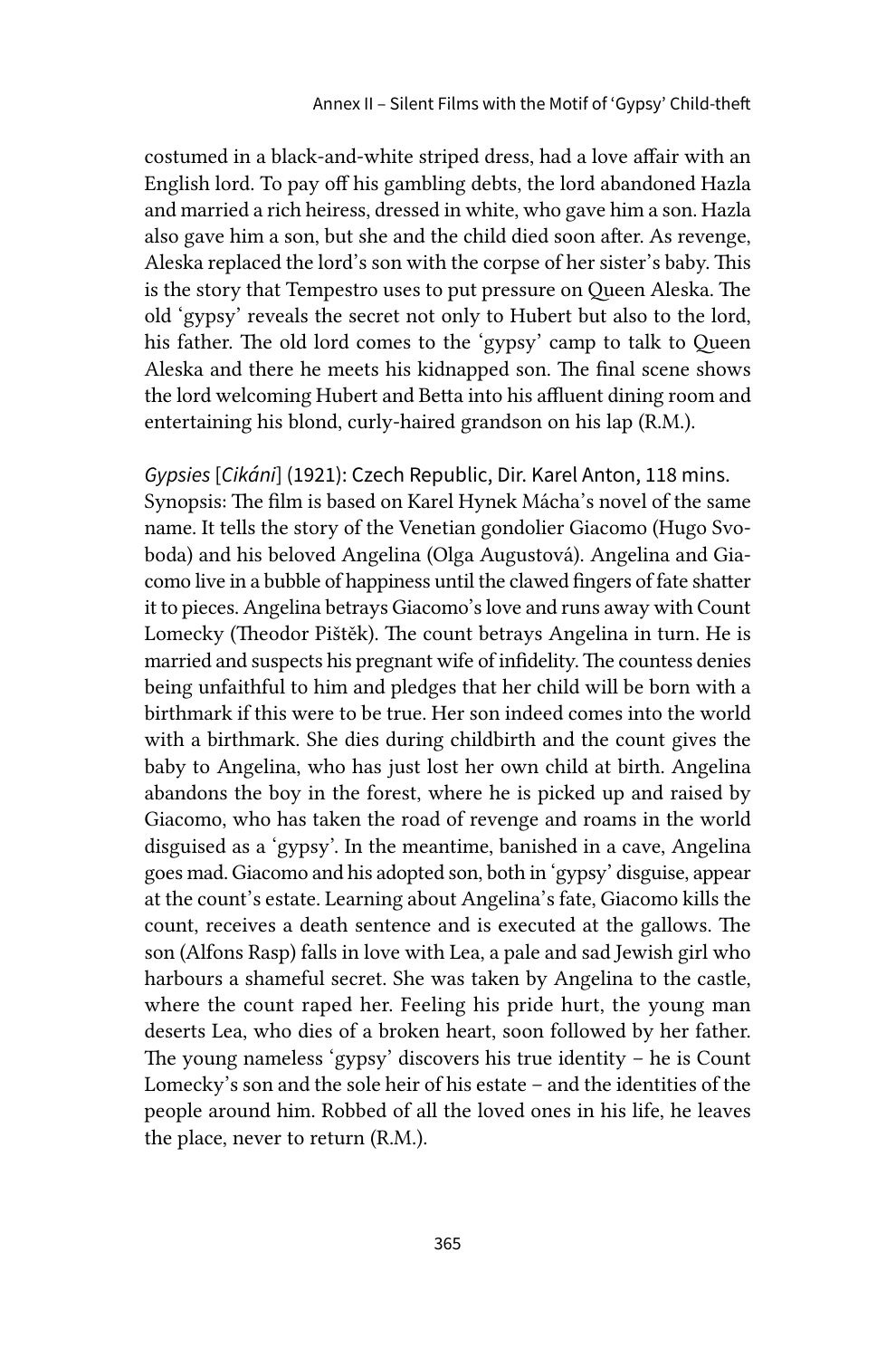## 10.3 Annex III – Film Directors of 'Gypsy'-themed Films

A non-exhaustive list of acclaimed filmmakers, in alphabetical order, with one or more fiction 'gypsy'-themed films in their filmography:

Ivan Andonov | Bulgaria Jacqueline Audry | France Vicente Aranda (direction and script) | Spain Géza von Bolváry | Hungary Rasmus Breistein (direction and script) | Norway René Clément | France Arthur Crabtree | UK Robert Duvall (production, direction and script) | USA Lewin Fitzhamon (direction and script) | UK Urban Gad (direction and script) | Denmark José Giovanni | France/Sweden D.W. Griffith (direction and script) | USA Dušan Hanák (direction and script) | Czechoslovakia Bernard Knowles | UK Joanna Kos-Krauze and Krzysztof Krauze (direction and script) | Poland Emir Kusturica (direction and script) | Serbia Mitchell Leisen | USA Joseph Losey | USA Emil Loteanu (direction and script) | Moldova Ernst Lubitsch | Germany Luis Lucia (direction and script) | Spain Dušan Milić (direction and script) | Serbia Roy William Neill | USA Aleksandar Petrović (direction, script and music) | Serbia Stole Popov (direction and script) | Macedonia Nicholas Ray | USA Charles Raymond | UK Florián Rey (direction and script) | Spain Leni Riefenstahl (direction and script) | Germany Alexander Siversen (direction, camera and script) | Russia Carlos Saura (direction and script) | Spain Ernst Ritter von Theumer | Germany Valentin Vaala (direction and script) | Finland Charles Vidor | USA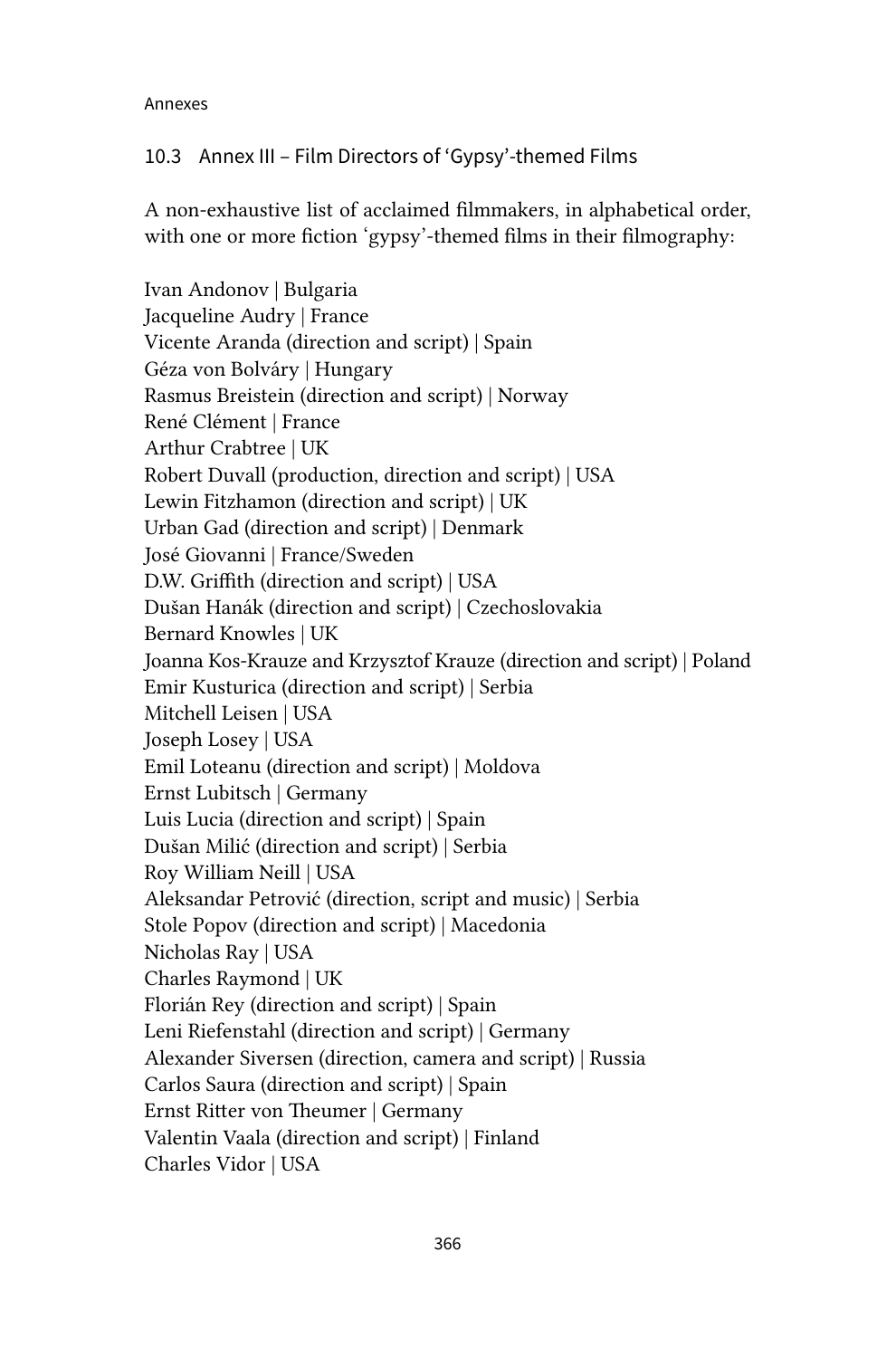# 10.4 Annex IV – Literary Sources of 'Gypsy'-themed Films

A non-exhaustive list of the literary works written by representatives of the dominant culture that have served as a source material for fiction 'gypsy'-themed films. Some of the entries are supplemented with references to perceptive articles and books as a way of underscoring the paradoxical centrality that 'gypsy' figures have in the construction of national narratives across Europe and the USA.

*Carmen/Gypsy Blood: A Love Tale of Old Spain* (1918) is based on Prosper Mérimée's tale of the same name, first published in 1845. The opera version by George Bizet (1875) turned Mérimée's tale into a worldwide success, subsequently giving rise to more than eighty screen adaptations (between 1894 and 2005), which makes "Carmen" the most frequently adapted narrative in the medium of film (Davies ix). Martin Holler and Kirsten von Hagen develop an intertextual and intermedia perspective on Carmen's myth, tracing its transformations from literature through opera to modern film. In the collective volume *Carmen: from Silent Movie to MTV* that focuses on the large body of Carmen films, Colmeiro discusses the centrality of the mythic 'gypsy' female in the process of reconfiguring Spanish national identity (91–106).

*Gipsy Anne* [*Fante-Anne*] (1920) is the first Norwegian film adapted from literature, being based on an 1879 novel by the New Norwegian writer Kristofer Janson. As pointed in Chapter Two, film scholars consider Rasmus Breinstein's silent film to be a vital turning point for the national breakthrough of Norwegian film, noting that the director was "among those who felt that Norwegians should film their own national literature" (Myrstad and Diesen 19). The newspaper reviews published at the time of the film's release in *Morgenbladet* and *Dagbladet* praise *Gipsy Anne* for arousing the sense of community and patriotism and for depicting "authentic Norwegian rural life" (25) (see also Section 2.2 and Section 7.2.1).

*The Bohemian Girl* (1936) takes its inspiration from the ballad opera *The Bohemian Girl* that Michael William Balfe composed in 1843, drawing on "The Gypsy Girl" ("La gitanilla") (1613), a seminal tale by the Spanish writer Miguel de Cervantes (see also Section 3.3).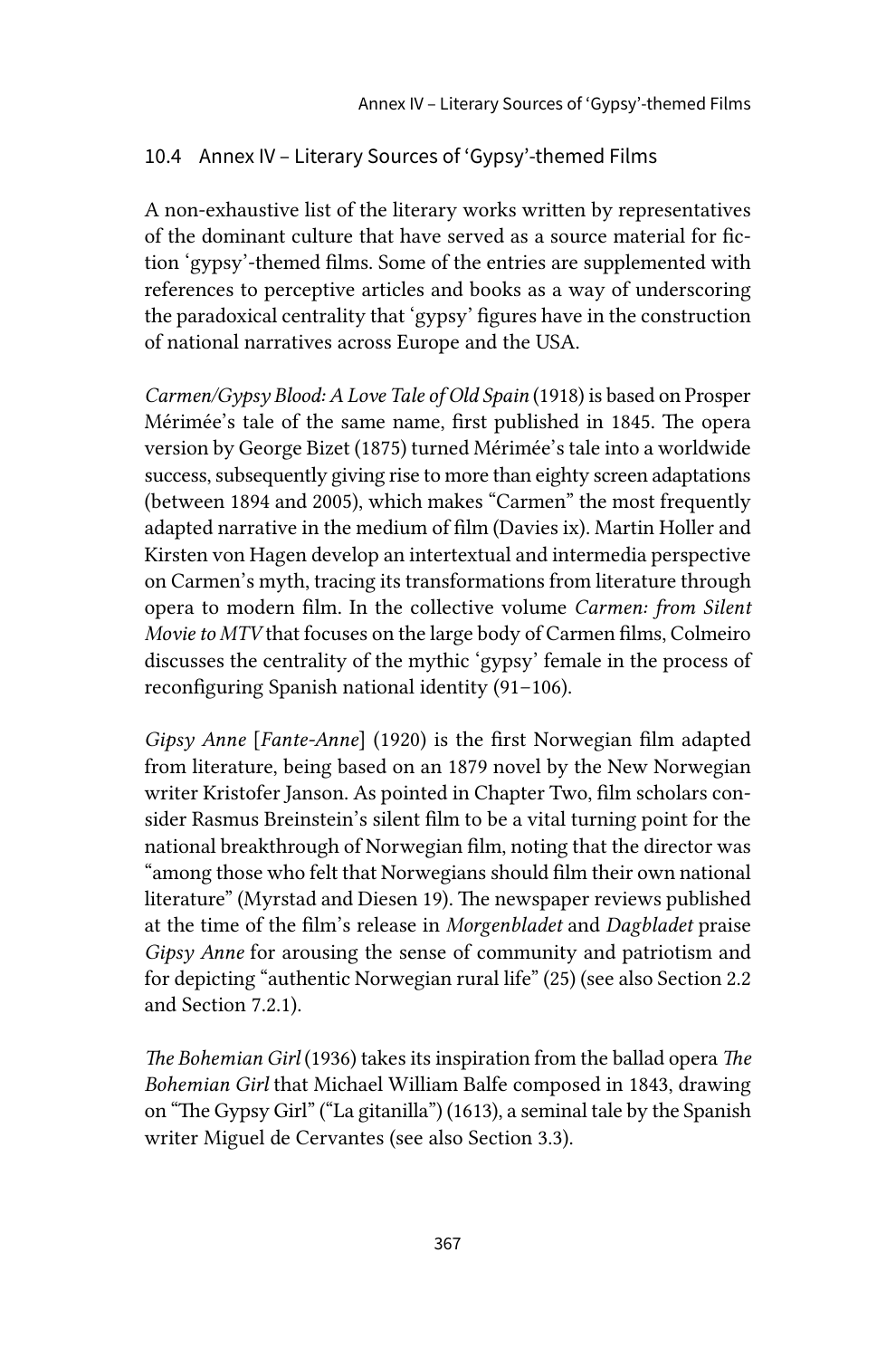*Dark and Bright* [*Morena Clara*] (1936 and 1954) is based on the popular Spanish theatre comedy *Morena Clara* by Antonio Quintero and Pascual Guillén, first staged in Madrid in 1935 (Claver Esteban 481).

*Flower of the Tisza* [*Tiszavirág*/*Zwischen Strom und Steppe*] is based on the novel *Zwischen Strom und Steppe* by the German author Michael Zorn (IMDb).

*Madonna of the Seven Moons* (1944) is based on the 1931 novel of the same name by the British writer of popular fiction Margery Lawrence (Harper 118).

The Technicolor melodrama *Jassy* (1947) is based on the 1944 novel of the same name by the best-selling British writer Nora Lofts (IMDb).

*Lowlands* [*Tiefland*] (1954) is an adaptation of the popular opera of the same name by Eugen d'Albert, first performed in 1903. The opera's libretto, written by Rudolph Lothar, is based on the theatre play *Terra baixa* (1896) by the Catalan poet and playwright Àngel Guimerá. *Tiefland* is also known for being one of Hitler's favourite operas (Uerlings 69–70). In his opening article to the collective volume *'Zigeuner' und Nation*, Herbert Uerlings appraises Leni Riefenstahl's film with incisive scrutiny. At the same time, the German scholar grapples with the paradox of how to come to terms with the fact that the third most expensive film in the Nazis' film production stages a 'gypsy' female as its central character, who is not only idealised but also impersonated by Hitler's favourite film director (71).

*Lola, the Coalgirl* [*Lola, la piconera*] (1951 and 1969) draws on the historical drama *Cuando las Cortés de Cádiz* (1934) by the Spanish author José María Pemán (IMDb).

*The Hunchback of Notre-Dame* (1956) is one of the nine films and TV adaptations based on the Romanic Gothic novel of the same name by the French writer Victor Hugo, first published in 1831 (see also Section 1.3.3 and Section 3.5).

*The Gypsy and the Gentleman* (1958 is based on the 1956 novel *Darkness I Leave You* by the British author Nina Warner Hooke (Gifford 659).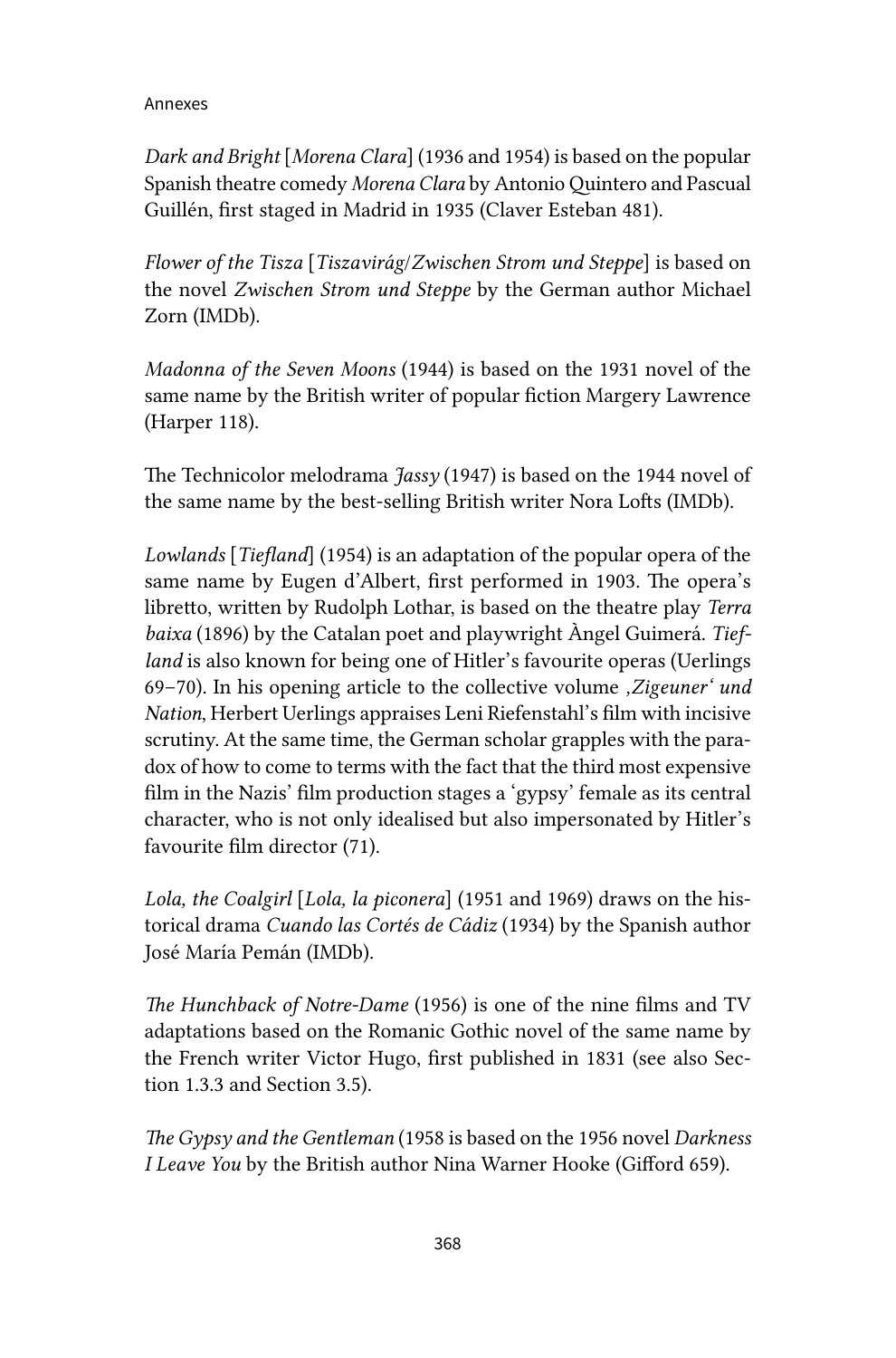*Queen of the Gypsies* [*Табор уходит в небо*] (1975) is based on Maxim Gorky's maiden work, the short story "Makar Chudra", first published in Russia in 1892.

*Koštana* [*Коштана*] (1976) is one of the five TV adaptations of Bora Stanković's theatre drama of the same name. The latter is itself one of the most staged plays in the history of Serbian theatre and the audience's favourite, first published in 1900 (Zlatanovic 54).

*King of the Gypsies* (1978) is adapted from the 1975 novel *King of the Gypsies* by the American writer Peter Maas (Lee 217).

## 10.5 Annex V – (Inter-)National Celebrity Actors in Gypsyface

A non-exhaustive list of (inter)national actors and actresses, in alphabetical order, with performances in gypsyface in the films included in the film corpus:

Imperio Argentina | Argentina/Spain Boryslav Brondukov | Ukraine Jowita Budnik | Poland Alain Delon | France Johnny Depp | USA Marlene Dietrich | Germany Davor Dujmović | Bosnia Bekim Fehmiu | Kosovo Lola Flores | Spain Ava Gardner | USA Grigore Grigoriu | Moldova Oliver Hardy | UK Rita Hayworth | USA Katharine Hepburn | USA Anthony Hopkins | UK Elma Karlowa | Yugoslavia Stan Laurel | UK Margaret Lockwood | UK Gina Lollobrigida | Italy Miki Manojlović | Serbia Melina Mercouri | Greece